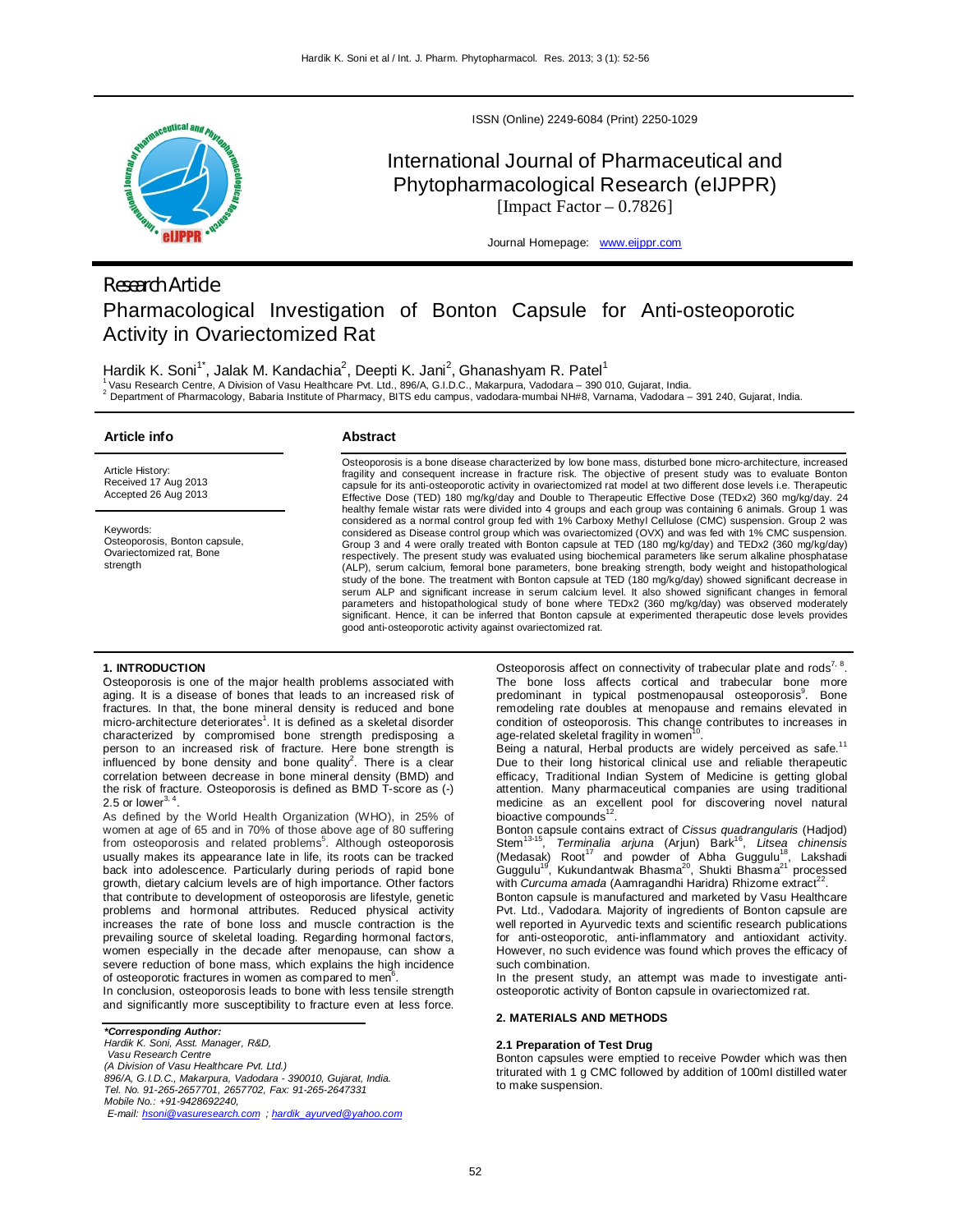### **2.2 Experimental Animals**

Wistar albino female rats of 250-300 g were used and acclimatized to the experimental room having ambient temperature (23±2°C), controlled humidity (55±5%) conditions, and 12 hours light and dark cycle. Animals were caged in polypropylene cages with maximum of three animals per cage. The rats were fed with standard food pellets and water *ad libitum*. Study was conducted after obtaining approval by Institutional Animal Ethical Committee (IAEC) (Babaria Institute of Pharmacy, M.Pharm Sem-IV/12-13/03) as per the guidance of Committee for the Purpose of Control and Supervision of Experiments on Animal (CPCSEA), Ministry of Social Justice and Empowerment, Government of India.

## **2.3 Experimental Design**

The experimental animals were divided into four groups, containing six animals in each group. Group 1 was considered as Normal control group and was fed 1% Carboxy Methyl Cellulose (CMC) suspension. Group 2 was considered as Disease control group which was ovariectomized (OVX) and was fed with 1% CMC suspension. Group 3 and 4 were ovariectomized and treated with Bonton capsule at TED (180 mg/kg/day) and TEDx2 (360 mg/kg/day) respectively. After the 8<sup>th</sup> day of ovariectomy, test drug was given to group 3 and 4 till eight weeks.

After 8 weeks, animals from all groups were anesthetized for collection of blood samples for estimation of biochemical parameters. Then, animals of all groups were sacrificed and their femurs were removed for femoral parameters and histopathological study of bone.

#### **2.4 Induction of Osteoporosis by Ovariectomized (OVX) Method**

The operating table area was sterilized with alcohol. Sterile surgical instruments were used for operation. For general anesthesia 75 mg/kg ketamine and 10 mg/kg xylazine intra-peritoneally were  $administered<sup>23</sup>$ . following anesthesia, animal was placed in lateral position. The left flank of the rats was shaved and furs removed completely (Figure 1A).The shaved area was washed with 70% alcohol. Then rat was transferred to the operation table. 2 cm incision was made on dorso-lateral area from the second either to fifth lumbar vertebrae or middle part of abdomen (Figure 1B). Incision was of minimum length to allow the extrusion of ovaries $24$ . Entrance to the peritoneal cavity was made by dissecting the muscle, which revealed the adipose tissue surrounding the ovary (Figure 1C & 1D). The periovarian fat attached with the ovary was gently pulled away (Figure 1E) from the incision site to prevent detachment of a small piece of ovary<sup>25</sup>. After identifying the ovary and uterine horn the ovarian tissue was removed completely in one action (Figure 1F & 1G). The horn was returned to the abdominal cavity and the muscle and skin were sutured (Figure 1H, 1I, 1J)<sup>26</sup> . The procedure was repeated for the right ovary same as the left one. High degree of aseptic procedure was maintained throughout the operation (Figure 1K, 1L). After surgery, the rats were housed individually in polypropylene boxes for a period of one week to allow recovery and then re-grouped in their home cages. There was also some concern regarding site of incision as in case of the ventral approach in rodents, the wound remains almost constant direct contact with the paddy husk bedding, which may result in more frequent wound breakdowns. Hence, it was avoided<sup>2</sup> .

#### **Figure 1:** Induction of osteoporosis by ovariectomized (OVX) method



#### **2.5 Evaluation Parameters**

#### *2.5.1 Body weight*

Body weight of every group of rats was recorded weekly and mean was considered to evaluate the effect of treatment<sup>28</sup>.

*2.5.2 Serum biochemical parameters* 

The levels of serum calcium<sup>28</sup> and serum alkaline phosphatase (ALP)<sup>28</sup> were determined by colorimetric method and auto analyzer respectively.

*2.5.3 Measurement of femoral parameters*

**a. Femur length:** The femur length, defined as the distance between the greater trochanter and the medial condyle. At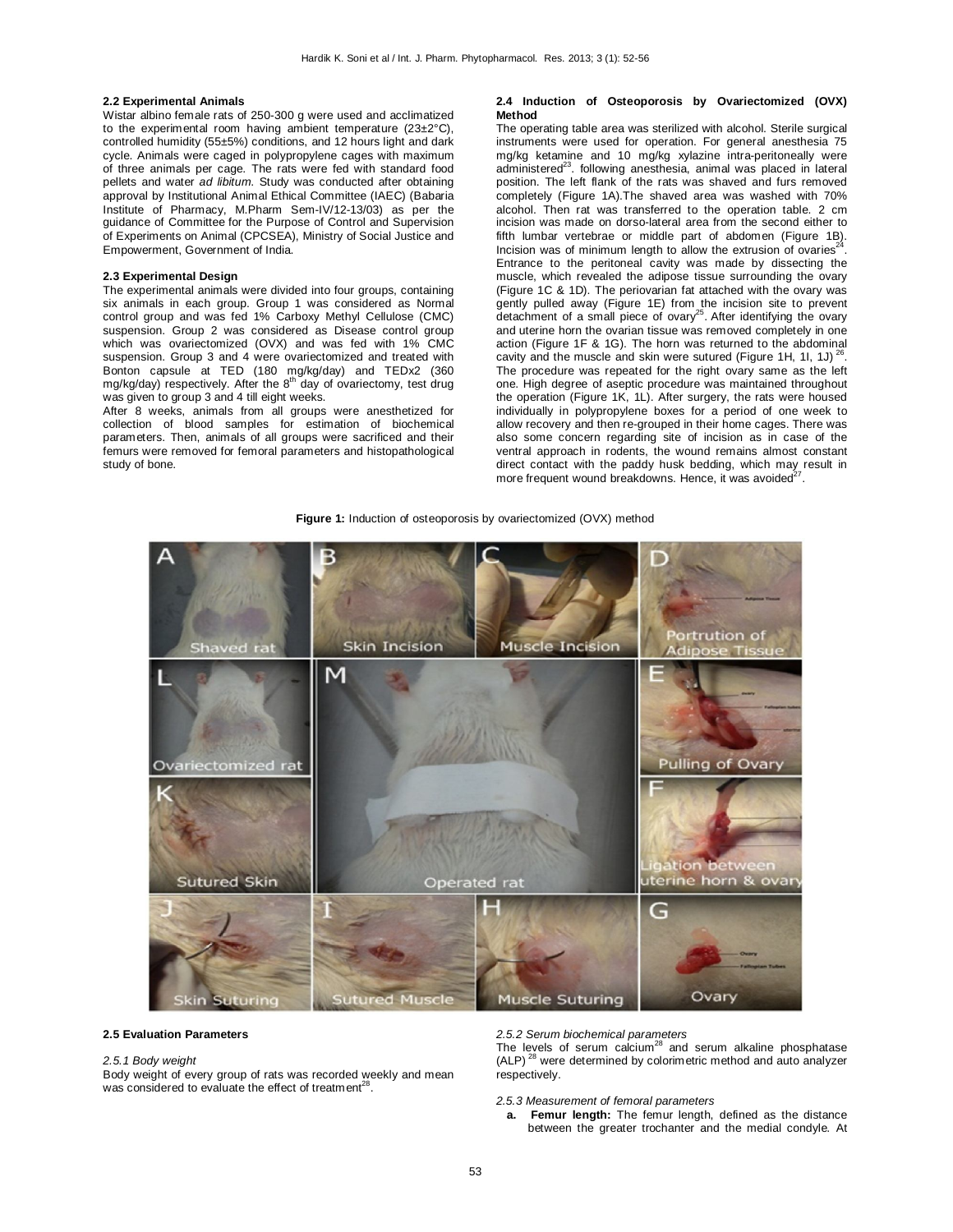the end of the treatment, rats of all groups were sacrificed and the right femur was isolated. The femur length was measured by using vernier caliper<sup>28</sup> .

- **b. Femur weight:** The isolated right femurs were kept for drying. After that the femur of all groups were weighed by digital weighing balance.
- **c. Femur diameter:** The external diameter was measured at the femoral mid shaft using vernier caliper<sup>23</sup>.
- **d. Femur volume and density:** Bone volume was measured by fluid replacement. Bone volume and density were measured by Archimedes's principle. Each bone was placed in unstopper vial filled with deionized water, and the vial was put in a desiccator connected to a vacuum for 90 min. The desiccator was agitated periodically to ensure that all trapped air diffused out of the bone, at which time the bone was removed from the vial, blotted with tissue paper, weighed, and returned to the vial containing deionized water. The bone was reweighed in a boat suspended but completely immersed in water previously equilibrated to room temperature, and the density was calculated (grams/volume) 28 .

*2.5.4 Compression of 5th Lumbar Vertebra (Bone breaking strength)* The fifth lumbar vertebrae (L5) were used to measure the mechanical strength by the compression test. A craniocaudal compression force was applied to the specimen by the hardness tester and the breaking point was considered as a fracture point $^{29}$ .

### *2.5.6 Histopathology of femur bone*

The left femur was fixed in 10% formalin solution for 48 hours, decalcified in 5% nitric acid for 48hours. After fixation and decalcification, samples were put in paraffin blocks. 5 μm wide sections were taken from paraffin blocks for histopathological examination. After de-paraffinization and rehydration, sections were stained with hematoxylin and eosin stain. After staining the sections were observed under 100X magnification of trinocular microscope. Number of stained osteoblasts and micro-architecture of femur bone were observed<sup>3</sup> .

### **2.6 Statistical Analysis**

Data were analyzed by one way ANOVA followed by *Tukey-Kramer* Multiple Comparison Test. All the values were expressed as Mean ± SEM and *P<0.05* was considered as statistically significant.

#### **3. RESULTS**

## **3.1 Effect of Bonton Capsule on Body Weight**

The overall body weight analysis revealed that OVX group showed significant decrease (*P<0.001*) in body weight as compared to the normal control group. Significant increase (*P<0.01*) was observed at TED dose level in comparison to OVX group. It was also noticed that body weight was decreased at TEDx2 dose level with respect to TED dose level (Table 1).

### **3.2 Effect of Bonton Capsule on Serum Biochemical Parameters**

A significant decrease (*P<0.001*) was observed in serum calcium level in the OVX group as compared to the normal control group. Serum calcium level was significantly increased (*P<0.05*) in TED group compared to the OVX group. But, there was no any significant change found in the serum calcium level in TEDx2 group (Table 1).

Significant increase (*P<0.001*) was found in serum alkaline phosphatase (ALP) level in OVX group as compared to the normal control group. Significant effect was observed at TED dose level of Bonton capsule (*P<0.001*) but, there was no any significant change was found in TEDx2 group as compared to the OVX group (Table 1).

**Table 1:** Effect of Bonton capsule on body weight, serum biochemical parameters and bone breaking strength

| <b>Groups</b>                | Body weight (g)                 | Serum Calcium (mg/dL)           | Serum ALP (IU)                    | Bone breaking strength (gm/cc <sup>2</sup> ) |  |
|------------------------------|---------------------------------|---------------------------------|-----------------------------------|----------------------------------------------|--|
| Normal control               | $239.27 \pm 3.75$               | $11.38 \pm 0.20$                | $98.50 \pm 2.73$                  | $7.66 \pm 0.33$                              |  |
| OVX group                    | $206.10 \pm 6.32^{***}$         | $10.13 \pm 0.13$ <sup>###</sup> | $197.96 \pm 7.95$ <sup>****</sup> | $4.00 \pm 0.25$ <sup>\\\\\rightar\$1}</sup>  |  |
| OVX + Bonton capsule (TED)   | $233.43 \pm 3.84$ <sup>**</sup> | $10.90 \pm 0.20$                | $109.87 \pm 5.67$                 | $6.66 \pm 0.33$                              |  |
| OVX + Bonton capsule (TEDx2) | 206.56±6.47                     | $10.33 \pm 0.15$                | $212.99 \pm 5.34$                 | $5.16 \pm 0.40$                              |  |

All the values are expressed as mean ± SEM (n=6) in each group. Where,  $P<0.05$ ,  $P<0.01$ ,  $P<0.001$  when compared to OVX group. While,  $P<0.05$ ,  $^{**}P<0.01$ ,  $P<0.001$  when compared to normal control group.

## **3.3 Effect of Bonton Capsule on Femoral Parameters**

Femur length and weight of OVX group were significantly decreased (*P<0.001*) as compared to the normal control group. The TED group showed significant increase (*P<0.001*) in femur length and weight as compared to OVX group. TEDx2 group showed significant increase (*P<0.05*) only in femur length as compared to OVX group (Table 2).

Femur diameter, volume and density of OVX group were significantly decreased (*P<0.001*) as compared to the normal control group. The TED group showed significant increase (*P<0.001*) in femur diameter, volume and density as compared to OVX group. TEDx2 group showed significant increase (*P<0.05*) only in femur volume as compared to OVX group (Table 2).

| Table 2: Effect of Bonton capsule on femoral parameters |  |
|---------------------------------------------------------|--|
|---------------------------------------------------------|--|

| <b>Groups</b>                                                                                                                                                       | Femur length<br>(cm)  | Femur weight<br>(g)   | <b>Femur diameter</b><br>(mm) | Femur volume<br>(mL)  | <b>Femur Density</b><br>(gm/mL) |  |
|---------------------------------------------------------------------------------------------------------------------------------------------------------------------|-----------------------|-----------------------|-------------------------------|-----------------------|---------------------------------|--|
| Normal control                                                                                                                                                      | $3.37 \pm 0.01$       | $0.66 \pm 0.01$       | $4.38 \pm 0.02$               | $0.65 \pm 0.01$       | $1.01 \pm 0.01$                 |  |
| OVX group                                                                                                                                                           | $2.85 \pm 0.01^{***}$ | $0.47 \pm 0.01^{$ ### | $4.17 \pm 0.01$ ****          | $0.57 \pm 0.01^{$ ### | $0.82 \pm 0.01^{***}$           |  |
| OVX + Bonton capsule (TED)                                                                                                                                          | $3.27 \pm 0.01$       | $0.65 \pm 0.01$       | $4.40 \pm 0.01$               | $0.64 \pm 0.01$       | $1.02 \pm 0.01$                 |  |
| OVX + Bonton capsule<br>(TEDx2)                                                                                                                                     | $2.94 \pm 0.03$       | $0.48 \pm 0.01$       | $4.21 \pm 0.02$               | $0.61 \pm 0.01$       | $0.79 \pm 0.02$                 |  |
| All the values are expressed as mean $\pm$ SEM (n=6) in each group. Where, $P<0.05$ , $P<0.05$ , $P<0.00$ /when compared to OVX group. While, $P<0.05$ , $P<0.01$ , |                       |                       |                               |                       |                                 |  |

###*P<0.001* when compared to normal control group.

# **3.4 Effect of Bonton Capsule on Bone Breaking Strength**

There was significant decrease ( $P<0.001$ ) in breaking strength of 5<sup>th</sup> lumbar vertebra of OVX group as compared to normal control. The TED group showed significant increase (*P<0.001*) in bone breaking strength as compared to OVX group. TEDx2 group was observed less significant (*P<0.05*) as compared to TED group (Table 1).

**3.5 Effect of Bonton Capsule on Histopathology of Femur Bone** Under the microscope, histology of the femur of normal control rat revealed normal size, shape and number of osteoblasts. It also appeared having normal micro-architecture of the bone. OVX group section exhibited sparse, disrupt, spacing enlarged, less number of small size of damaged osteoblasts. The micro-architecture of OVX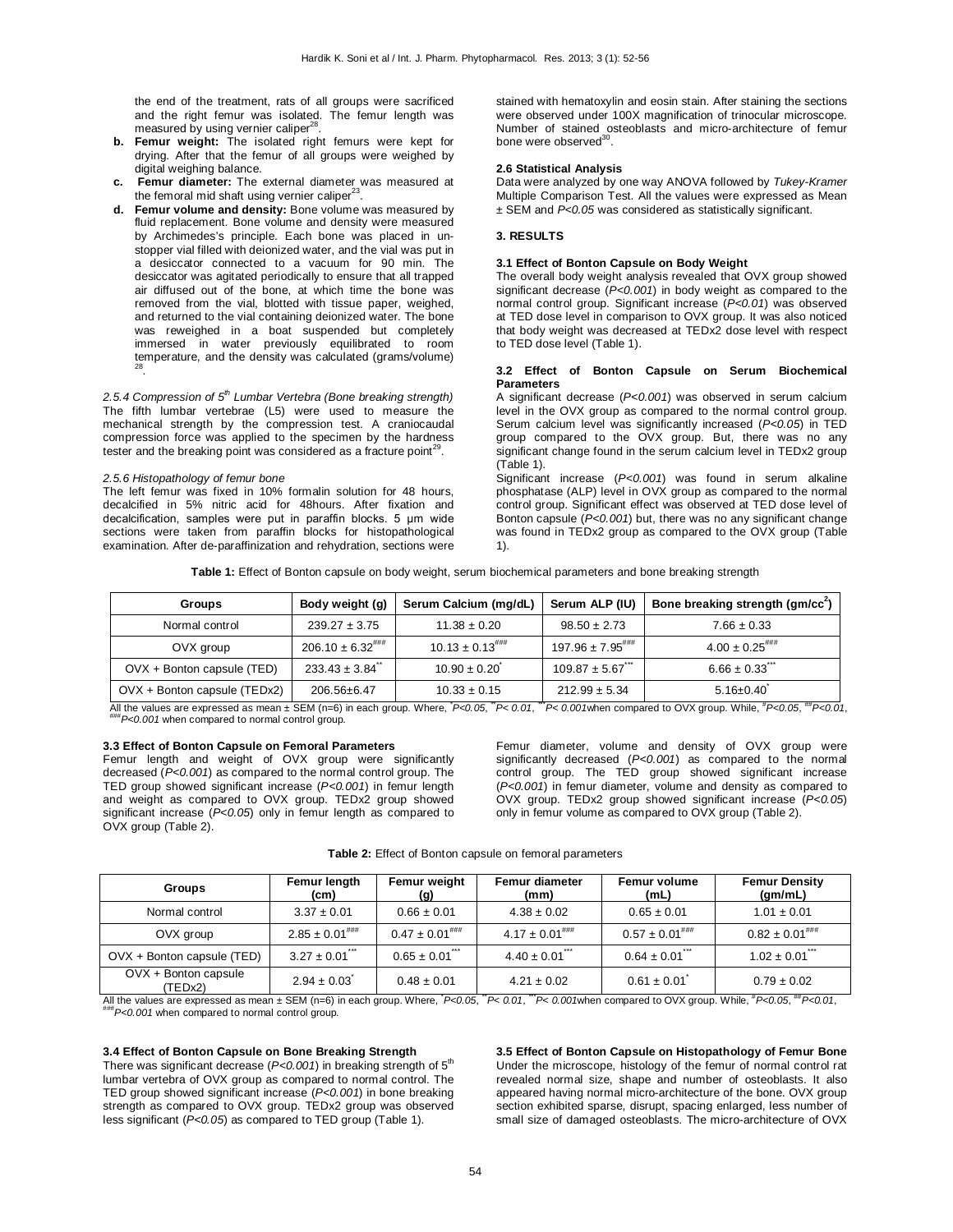femur became disturbed. The Bonton capsule at TED (180 mg/kg/day) treated OVX rats showed significant restorative changes with normal size and shape of osteoblasts. But, the Bonton capsule at TEDx<sub>2</sub> (360mg/kg/day) treated OVX rats showed damaged osteoblasts and having disturbed micro-architecture.

**Figure 2:** Histopathology of femur bone



(A) Normal control group, (B) OVX group, (C) OVX + Bonton capsule (TED), (D) OVX + Bonton capsule (TEDx2)

#### **4. DISCUSSION**

Human bone is composed of a mineralized organic matrix and bone cells. Osteoblasts are bone cells that synthesize the organic matrix and regulate the mineralization process whereas Osteoclasts causes bone resorption.<sup>29</sup> Decrease in number of osteoblasts causes decrease in bone mineralization and formation process thus causes osteoporosis. The most common type of osteoporosis is the bone loss associated with ovarian hormone deficiency during and after menopause.<sup>30</sup> The approach of the study was to evaluate the osteoprotective activity of Bonton capsule. In the present study, evaluation was done with parameters such as loss of mechanical strength of bone, reduced serum calcium and increased serum ALP associated with estrogen deficiency in OVX animals. The ovariectomized rat exhibits most of the characteristics of human postmenopausal osteoporosis by developing the deficiency of estrogen.<sup>22</sup> Estrogen deficiency is a well-known causative factor in the pathogenesis of osteoporosis.<sup>3</sup>

The body weight of the ovariectomized rats was comparatively decreased in comparison with the normal control animals. The OVX rats treated with the Bonton capsule restored the body weight which may be due to ameliorating effect on bones.

Regarding bone metabolic marker like serum ALP which is associated with bone formation increases in osteoporosis and other bone metabolic disorders. Similar changes were observed in the present study. ALP is an early indicator of bone formation because it is a byproduct of osteoblasts. Serum ALP levels may double in the post-menopause term, depending on the increase in bone formation cycle.<sup>32</sup> The decrease in calcium level in the ovariectomized rats was created similar condition like<br>postmenopausal women.<sup>33</sup> The treatment of Bonton capsule at TED (180 mg/kg/day) showed significant decrease in serum ALP and significant increase serum calcium level which may be due to enhancement of osteoblastic activity and reduction of osteoclastic activity. Whereas, Bonton capsule at TEDx2 (360 mg/kg/day) did not show much significant changes in serum ALP and serum calcium level as compared to the OVX group.

The biomechanical parameters including, compression test of  $5<sup>th</sup>$ lumbar vertebra is one of the direct measures of bone strength.<sup>17</sup> In this study the  $5<sup>th</sup>$  lumbar vertebra breaking strength was decreased in ovariectomized rats and it was restored by treatment of both the dose level of the Bonton capsule however TED (180 mg/kg/day) was found more significant.

The femur diameter, femur volume, femur weight, femur length and femur density were reduced in OVX group which may be due to increase in fragility followed by loss of minerals. This may be due to small stimulatory effect of growth hormone on longitudinal growth. The treatment of Bonton capsule at both dose levels showed significant increase in femur length and femur volume as compared to OVX group. Whereas, Bonton capsule at TED (180 mg/kg/day) only showed significant increase in femur weight, femur diameter and femur density as compared to the OVX group.

Histopathology revealed that normal control possesses more number of osteoblasts as compared to the OVX group. OVX group showed disturbed micro-architecture of the bone as compared to the normal control. The histology of TED (180 mg/kg/day) group showed almost similarity in osteoblasts as compared to the normal control. This may indicate significant effect of test drug on osteoporotic bone.TEDx2 dose level did not showed good significant recovery as TED group.

### **5. CONCLUSION**

On basis of available data, it can be concluded that Bonton capsule at TED (180 mg/kg/day) level was found effective at highly significant level where TEDx2 (360 mg/kg/day) was observed moderately significant. Hence, it can be inferred that Bonton capsule at experimented therapeutic dose levels provides good anti-osteoporotic activity against ovariectomized rat.

#### **6. ACKNOWLEDGEMENT**

Authors are sincerely thankful of the management of Vasu Healthcare for providing product sample and also thankful of Babaria Institute of Pharmacy, Vadodara for providing the necessary facilities and technical support for conducting the study.

#### **REFERENCES**

- 1) Sajid P, Devasena T. Synthesis and Characterization of Silica Nanocomposites for Bone Application. *International Research Journal of Pharmacy* 2012; 3(5): 173-77.
- 2) Sipos W, Pietschmann P, *et al* Pathophysiology of Osteoporosis. *Wien Med Wochenschr* 2009; 159/9-10: 230- 34.
- 3) Kanis J. Diagnosis of Osteoporosis and assessment of fracture risk. *The Lancet* 2002; 359: 1929-36.
- 4) Heaney R. Estrogens and Postmenopausal Osteoporosis. *Clinical Obsterics & Gynecology* 1976; 19(4): 791-804.
- 5) Janet E and Lynnette K. Handbook of Diagnosis Endocrinology 2003; 13: 257.
- 6) Levolas P, Xanthos T, *et al* The laboratory rat as an animal model for osteoporosis research. *Comparative Medicine* 2008; 58(5): 424-30.
- Vedantam R. Management of Osteoporotic Vertebral Compression Fractures: A Review. *American Journal of Clinical Medicines* 2009; 6(4): 14-18.
- 8) Kanis J, Black D, *et al* New approach to the development of assessment guidelines for osteoporosis. *Osteoporosis International* 2002; 13(7): 527-36.
- 9) Simon SL. Osteoporosis. *Rheumatic Disease Clinics of North America* 2007; 33: 149-76.
- 10) Recker R, Lappe R, *et al* Bone remodeling increases substantially in the years after menopause and remains increased in older osteoporosis patients. *Journal of Bone and Mineral Research* 2004; 19(10): 1628-33.
- 11) Eisenberg DM, Kessler RC, *et al* Unconventional medicine in the united states - prevalence, costs, and patterns of use. *N Engl J Med* 1993; 328: 246-52.
- 12) Patra C.K., Pareta S.K., *et al* Traditional approaches towards standardization of herbal medicines -A review. *Journal of Pharmaceutical Science and Technology* 2010; 2(11): 372-379.
- 13) Potu BK, Rao MS, *et al* Evidence-based assessment of antiosteoporotic activity of petroleum-ether extract of Cissus quadrangularis Linn. on ovariectomy-induced osteoporosis. *Ups J Med Sci.* 2009; 114(3):140-48.
- 14) Shirwaikar A., Khan S., *et al* Antiosteoporotic effect of ethanol extract of *Cissus quadrangularis* Linn. on ovariectomized rat. *Journal of Ethnopharmacology* 2003; 89(3): 245-50.
- 15) Mishra G., Srivastva S., *et al* Pharmacological and therapeutic activity of *Cissus quadrangularis:* An overview.